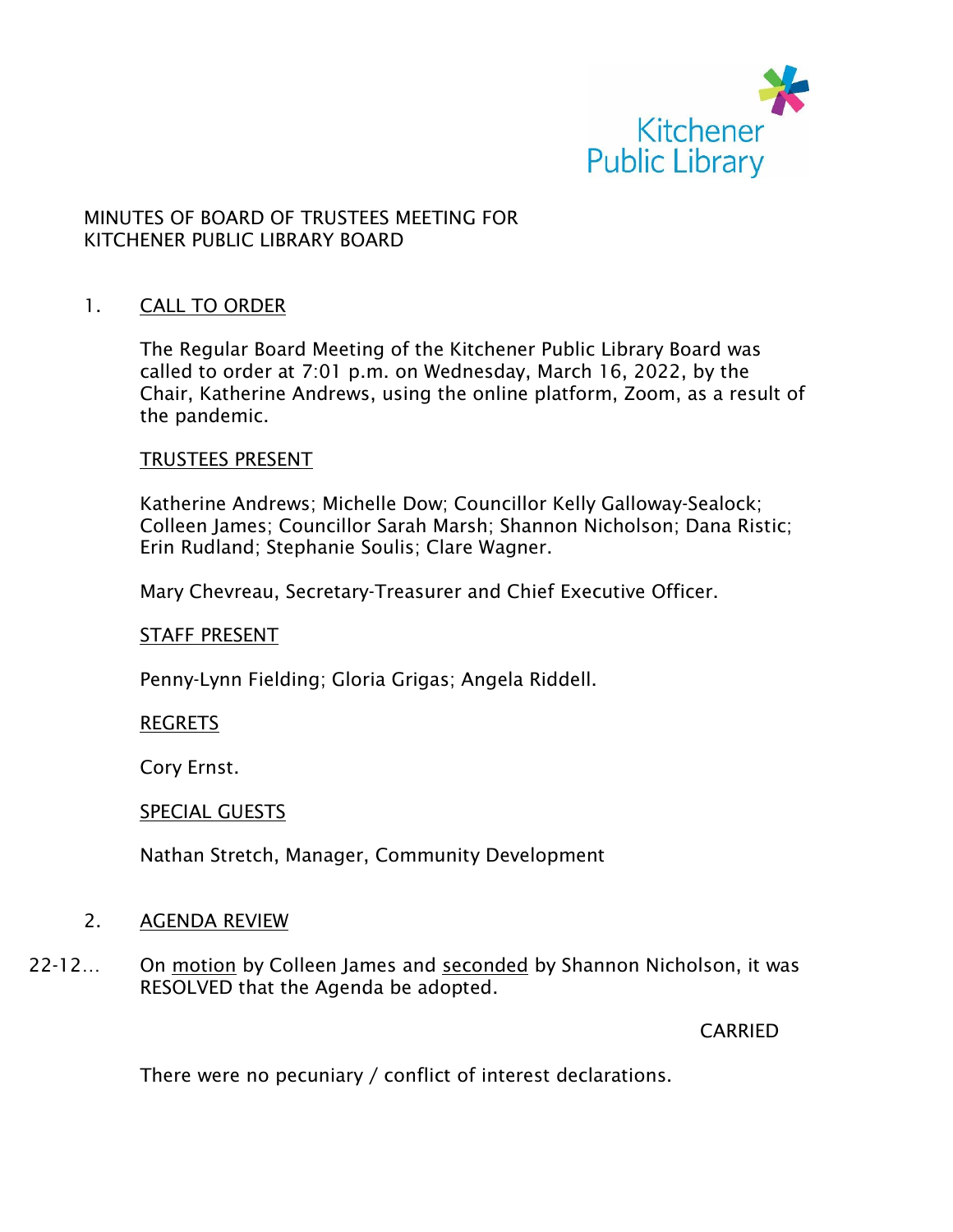3. PRESENTATION by Nathan Stretch, Manager, Community Development

Nathan Stretch left the meeting after his presentation to the Board.

Following a discussion by the group, the Trustees agreed to support the library's fundraising campaign for the Southwest Community Library.

22-13… On motion by Councillor Sarah Marsh and seconded by Shannon Nicholson, it was RESOLVED that the Library Board proceed with plans to fundraise and advocate for the Southwest Community Library.

## CARRIED

22-14… On motion by Erin Rudland and seconded by Michelle Dow, it was RESOLVED that the Library Board set a fundraising goal of \$25,000 for the Southwest Community Library.

CARRIED

- 4. MINUTES of the Board Meeting of February 16, 2022
- 22-15… On motion by Stephanie Soulis and seconded by Shannon Nicholson, it was RESOLVED that the Minutes of the Library Board Meeting of February 16, 2022, be approved.

## CARRIED

5. BUSINESS ARISING

None.

6. 1. BUSINESS

REPORT OF OFFICERS

(a) Report of the Chair

Updates

As noted by the Chair, all locations of Kitchener Public Library will return to regular hours as of Monday, March 21 – 9:00 am to 9:00 pm, Monday to Thursday; and 9:00 am to 5:30 pm, Friday and Saturday.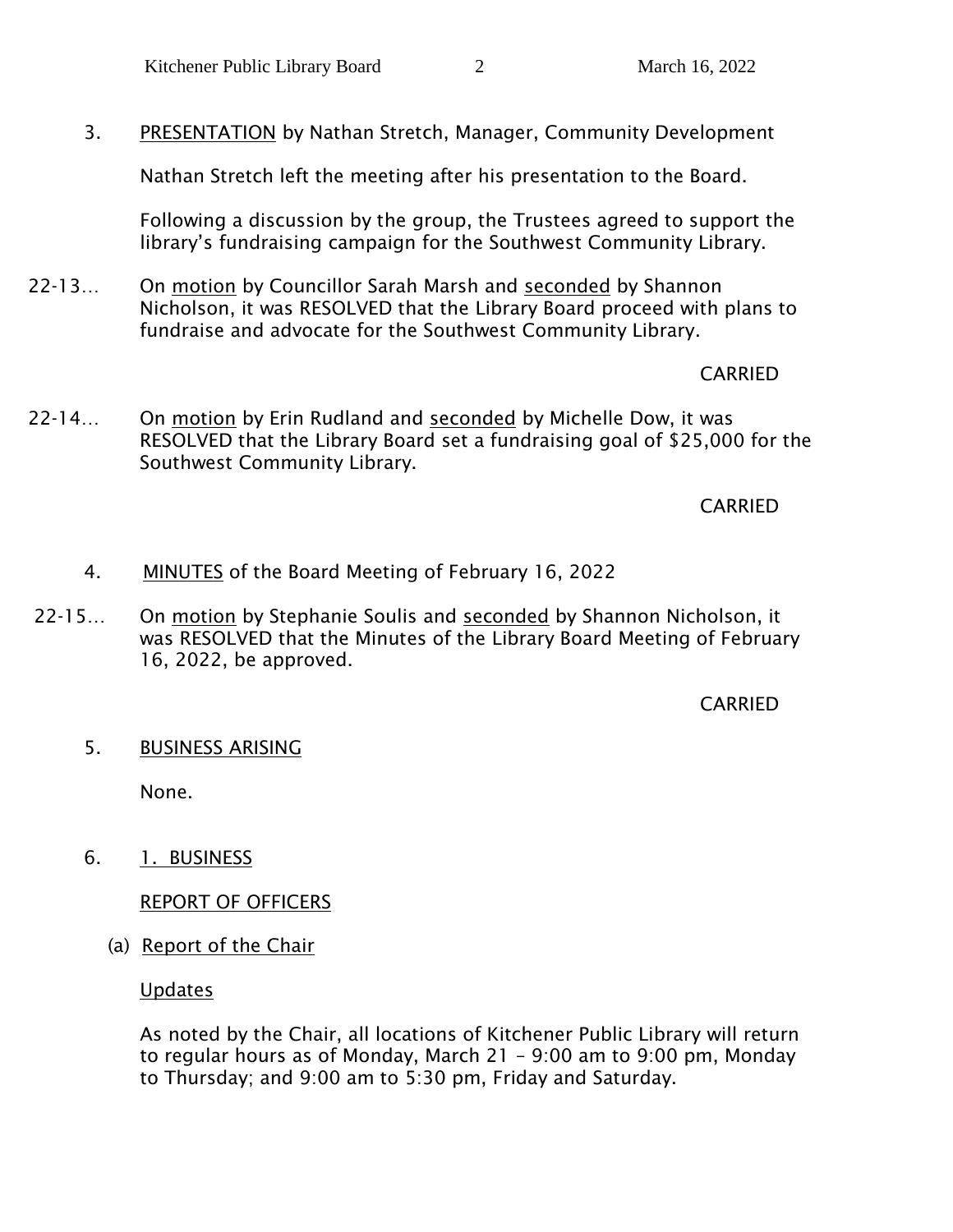The provincial government is lifting its mask mandate in most settings effective Monday, March 21, with all directives to drop by April 27.

Earlier today, Waterloo Region Council followed the Province's lead and voted to rescind its COVID-19 Mask Bylaw as of Monday, March 21.

After March 21, Kitchener Public Library staff are free to continue to wear a mask, as a personal choice, while respecting their peers and public who may opt to remove their masks. The plexiglass installed throughout the library locations will remain in place.

The library will take direction from the City of Kitchener regarding their Staff Vaccine Policy, once available.

Mark your calendars for the upcoming Open House of the Southwest Community Library design, to be offered in-person on Thursday, April 28 between 6:30 and 8:30 pm at the Glencairn Church. All Board Trustees are welcome to join.

Katherine Andrews thanked Gloria for posting library programs in the *Calendar of Events* on IGLOO that Board members may be interested in attending.

The Executive Committee met on March 7 to discuss recruitment of new Board members for the upcoming term that starts in December. The group listed skills that would be most useful on the Library Board and brainstormed how to break down barriers.

The Trustees were encouraged to look at their connections in the community that would qualify and may be interested in applying. A call out to applicants who applied mid-term will also be made.

The Executive Committee will meet again in June to review the recruitment process and Information Session that will be hosted in September.

The Selection Committee is made up of all Board members who are not returning to the Board. The slate of candidates must be submitted to the City by October for final approval and appointment by the new Council in November.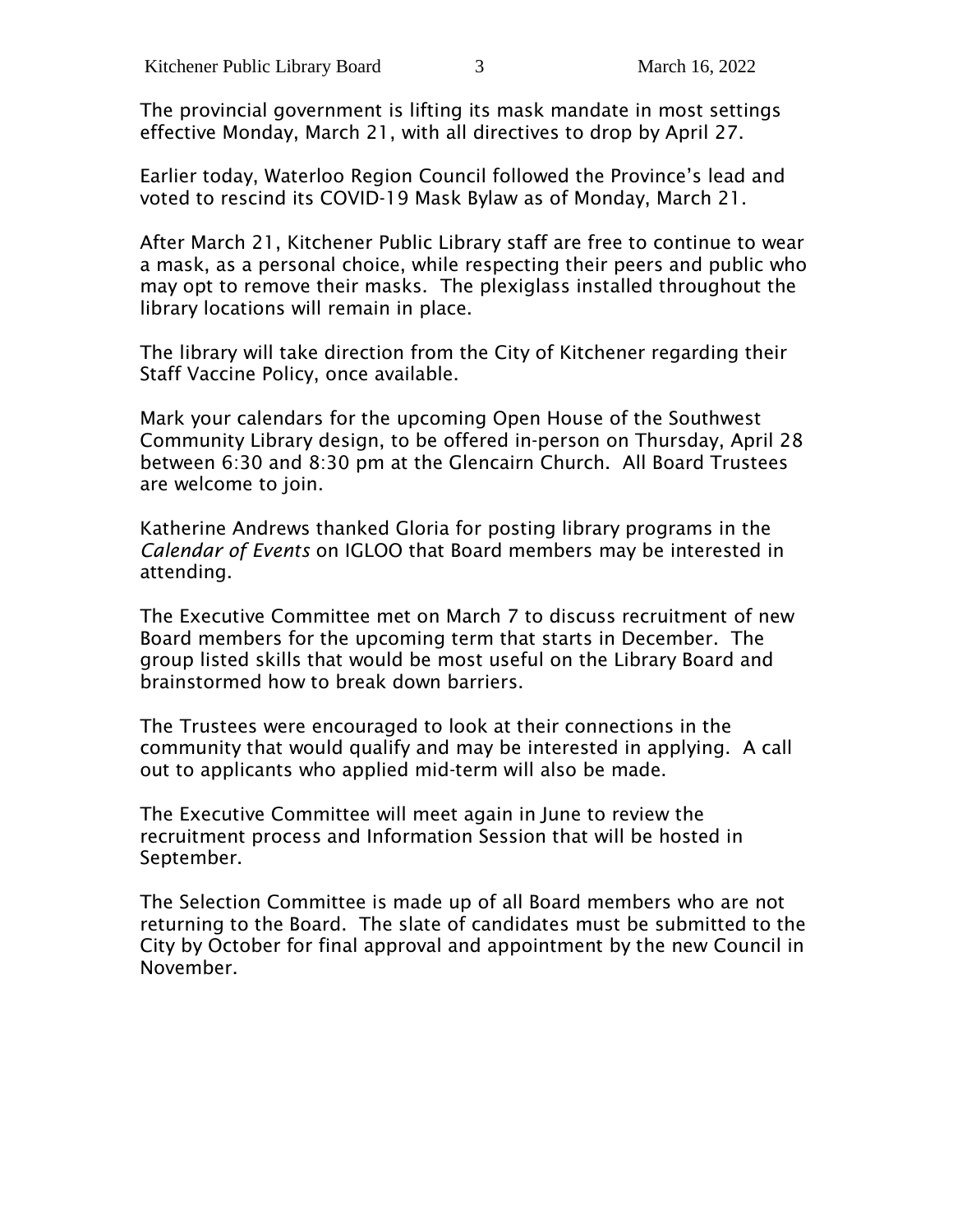## (b) Finance Committee

## Updates

## 2021 Year-End Audited Financial Statements

The Finance Committee met with staff and the auditors from KPMG on Thursday, March 10. Shannon Nicholson, Chair of the Finance Committee, confirmed that Kitchener Public Library received a clean audit report.

22-16… On motion by Shannon Nicholson and seconded by Colleen James, it was RESOLVED to approve the Audited Financial Statements for the Year ended December 31, 2021, as printed.

CARRIED

(c) Facilities Planning & Building Committee

### Southwest Community Library Update

Dana Ristic, Chair of the Facilities Planning & Building Committee, confirmed that the Region is waiting for the Ministry clearances of the Archeological Assessment and report before the project for the Southwest Community Library can go to tender.

Depending on the length of the delay, it may impact the completion date of the project, as noted by Mary Chevreau.

Dana Ristic looks forward to attending the in-person Open House for the Southwest Community Library on April 28.

### (d) Public Service & Policy Committee

### Updates

At the April Board meeting Clare Wagner and Colleen James plan to present a proposal for the Board's consideration that includes the addition of a Land Acknowledgement to the start of every Board meeting.

Clare Wagner thanked Mary Chevreau for sending the previously approved standard territorial acknowledgement by the Library Board.

### (e) Report of the Secretary-Treasurer and CEO

### Updates

As noted by the CEO, two years ago today, by order of the Province, all Kitchener Public Library locations closed.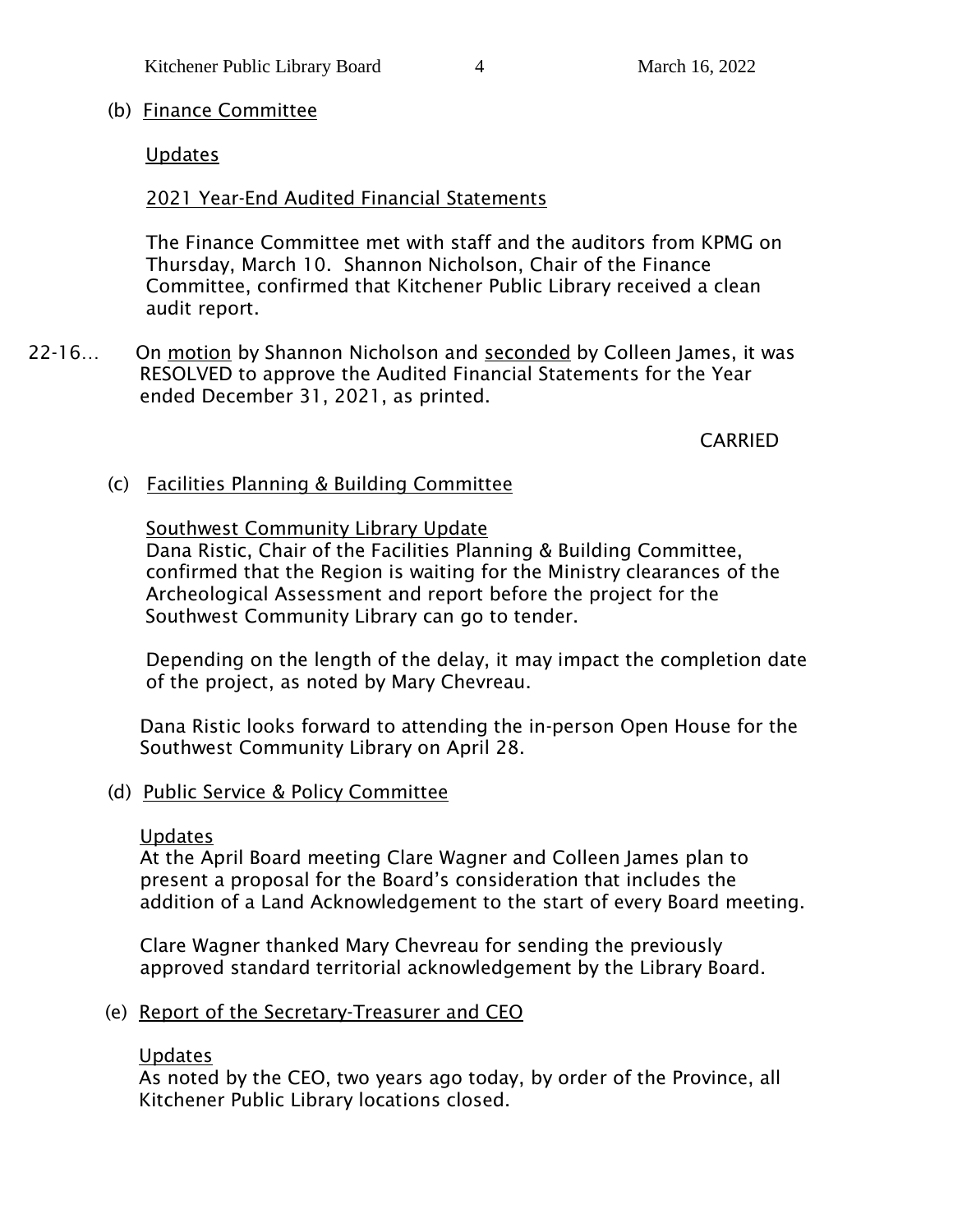With all the uncertainty in the economy and world today, this anniversary is a time and reason to celebrate staff accomplishments, some of which are highlighted below.

- 1) Over 61,000 transactions with Curb and Carry
- 2) 232 pairs of skates loaned
- 3) Over 20,000 transactions moved to fines free and fines waived
- 4) Over 1,800 virtual programs with
- 5) Over 42,000 virtual attendees
- 6) 74 unique events (authors, live music, etc.)
- 7) Over 4,900 Maker kits distributed
- 8) 1,164 calls to Seniors for Vaccinations
- 9) 1,852 calls to check in with Seniors

Mary Chevreau thanked the staff for their continued resilience and creativity during a difficult two-year journey. Penny-Lynn added that the library made 12 service pivots in those 2 years.

The CEO also thanked the Library Board for their support. Clare Wagner expressed her thanks to library staff for carrying the burden.

The Central Library hosted its first vaccine clinic this afternoon at the request of the Waterloo Region Public Health Services who reached out to use community spaces for their vaccination clinics. Two more vaccination clinics will be offered at Central this month.

Great media coverage highlighted Central's vinyl collection on our local CTV News channel this evening. The collection can be borrowed or listened to in the library.

CBC Radio and 570 News will also interview staff tomorrow about the vinyl collection.

Mary Chevreau acknowledged that the vinyl collection was made possible, in part, by donations made in memory of Payton Colussi, a music enthusiast with a personal connection to the Heffner Studio and Kitchener Public Library. Janice Colussi, a staff member of the Business Services team at Central, will join the radio interviews tomorrow.

Overview of the Public Libraries Act of Ontario – Closed Meetings Mary Chevreau referred to Item (g) listed as one of the 7 reasons for closed meetings, as outlined in the document, *Overview of the Public Libraries Act of Ontario.* A closed Library Board meeting for reasons under another Act, item (g), would be the Municipal Act that libraries use, should the circumstances warrant such a meeting.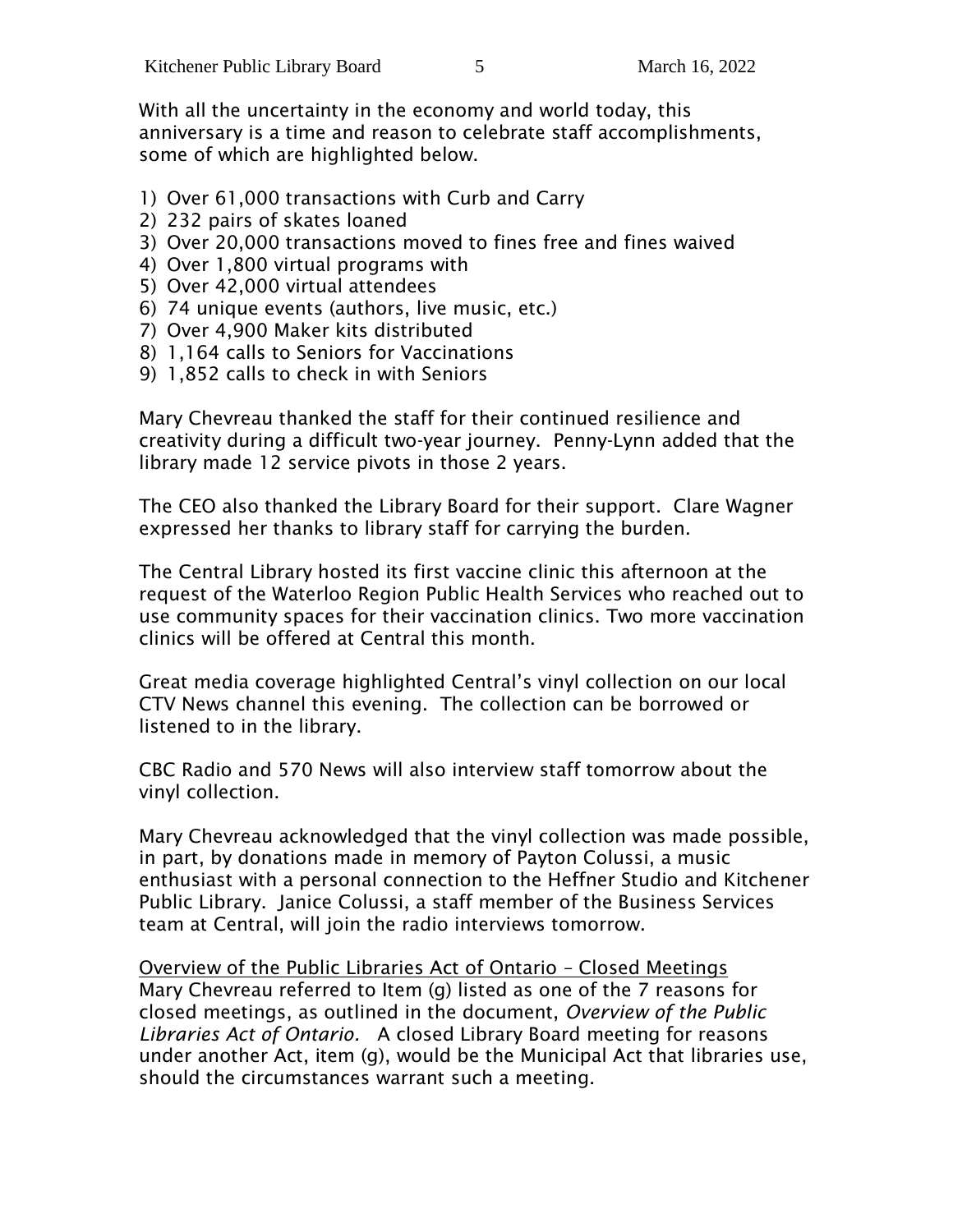### Taking Minutes at In-Camera/Closed Sessions

A summary of the protocol for taking minutes at an in-camera session was provided in the Board package for their reference.

In-Camera Session None.

#### 6. II. NEW BUSINESS

None.

#### 7. III. PRESENTATIONS

#### (a) Report of Councillors

As noted by Councillor Sarah Marsh, Neighbours Day this year plans to be bigger and crazier. It is a free event and no registration required.

Plan to join in the fun on Saturday, June 18, 2022, from 1:00 to 5:00 pm. Local musicians will lend their talents by staging pop-up concerts on neighbourhood porches, driveways, lawns, boulevards and more across Kitchener.

The City has a call out for music ambassadors, musicians and/or hosts for a neighbourhood activity of their own. Please check the website to apply online.

Neighbours Night will be hosted in Victoria Park on Friday, June 17.

The Downtown Community Working Group (DCWG) has a call out for participants to join the group to bring unique and diverse perspectives to the development of a new vision for the downtown.

If wishing to get involved, please apply online with the City of Kitchener by the end of the day on Friday, March 25.

Nominations for the 2022 Senior of the Year Award are being accepted by the City of Kitchener. The nomination deadline is March 31.

The Provincial Senior of the Year award gives each municipality in Ontario the opportunity to honour one outstanding resident aged 65+ from their local community each year.

Councillor Sarah Marsh will forward an email to the Library Board with all of the links.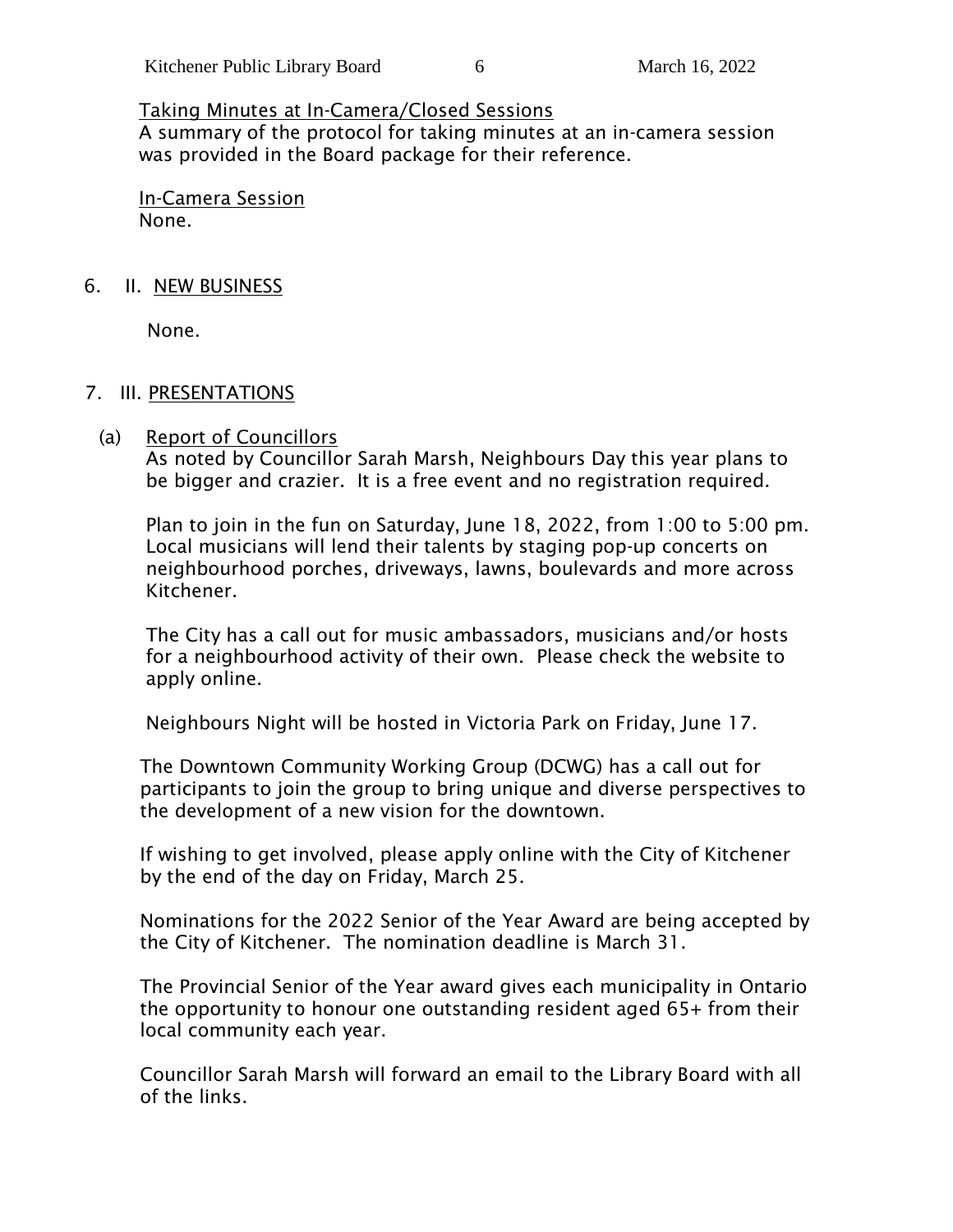# 8. ADJOURNMENT

22-17 ... There being no further business, on motion by Councillor Kelly Galloway-Sealock, it was RESOLVED to adjourn the meeting at 8:34 p.m.

CARRIED

\_\_\_\_\_\_\_\_\_\_\_\_\_\_\_\_\_\_\_\_\_\_\_\_\_\_\_\_\_\_\_ \_\_\_\_\_\_\_\_\_\_\_\_\_\_\_\_\_\_\_\_\_\_\_\_\_\_\_\_\_\_\_\_\_

Chair Secretary-Treasurer